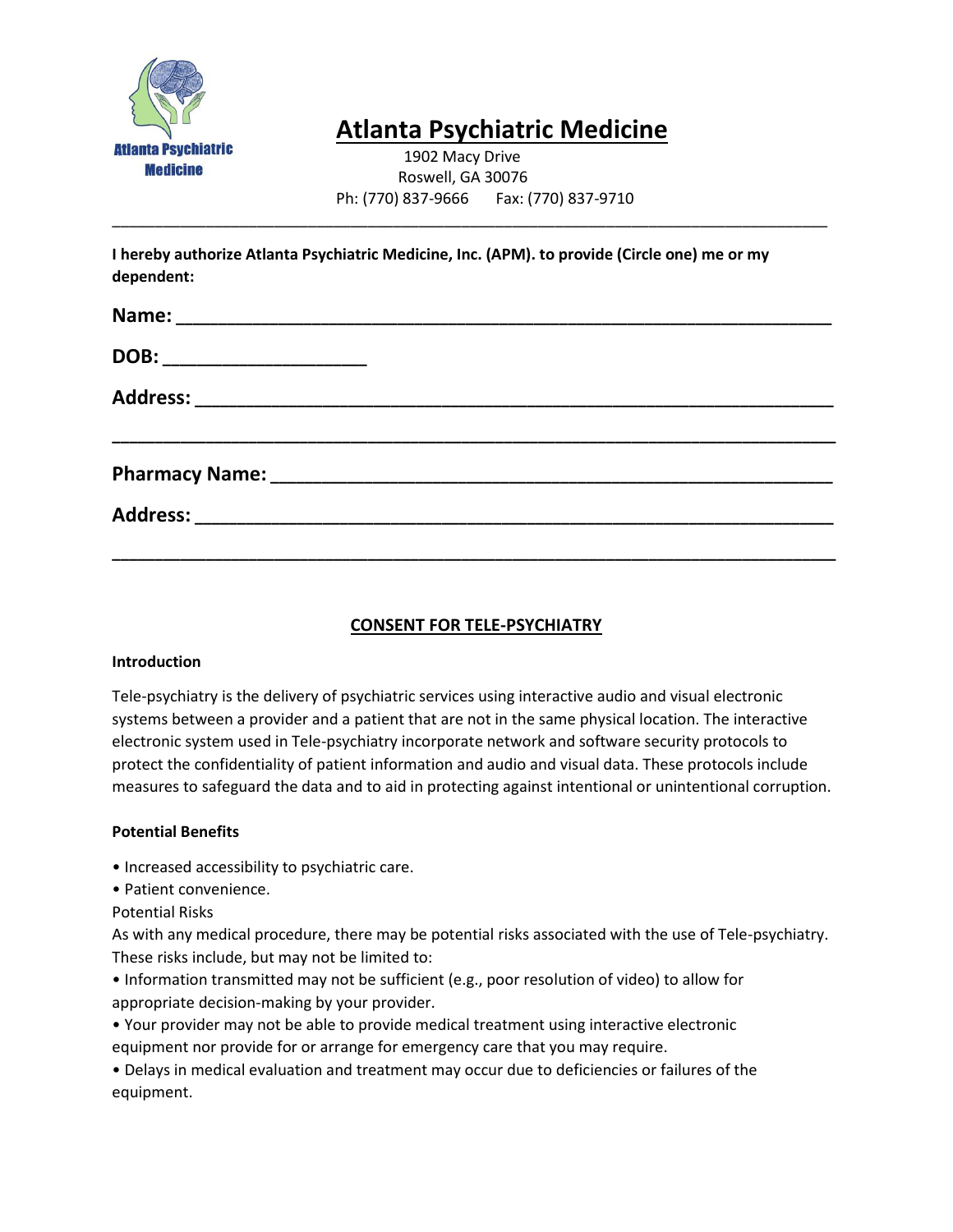- Security protocols can fail, causing a breach of privacy of confidential health information.
- A lack of access to all the information that might be available in a face to face visit, but not in a Tele-Psychiatry session, may result in errors in judgment.

# **Alternatives to the Use of Tele-psychiatry**

• Traditional face-to-face sessions in your provider's office.

## **Patient's Rights**

• I understand that the laws that protect the privacy and confidentiality of medical information also apply to Tele-psychiatry.

• I have the right to withhold or withdraw my consent to the use of Tele-psychiatry during the course of my care at any time. I understand that my withdrawal of consent will not affect any future care or treatment.

• I have the right to inspect all medical information that includes the Tele-psychiatry visit. I may obtain copies of this medical record information for a reasonable fee.

• I understand that my provider has the right to withhold or withdraw consent for the use of Telepsychiatry during the course of my care at any time.

• I understand that the laws that protect the privacy and confidentiality of medical information also apply to Tele-psychiatry.

• I understand that all the rules and regulations that apply to the provision of healthcare services in the State of Georgia also apply to Tele-psychiatry.

### **Patient's Responsibilities**

• I will not record any Tele-psychiatry sessions without written consent from my provider. I understand that my provider will not record any of our Tele-psychiatry session without my written consent.

• I will inform my provider if any other person can hear or see any part of our session before the session begins. The provider will inform me if any other person can hear or see any part of our session before the session begins.

• I understand that I, not my provider, am responsible for the configuration of an electronic equipment used on my computer which is used for Tele-psychiatry. I understand that it is my responsibility to ensure the proper functioning of all electronic equipment before my session begins. I understand that I must be a resident of the State of Georgia to be eligible for Telepsychiatry services from my provider.

• I understand that my initial evaluation will not be done Tele-psychiatry except in special circumstances under which I will be required to verify my identity.

### **Authorization of release of information to other healthcare providers**

I hereby authorized APM Inc. to release and obtain information from other professionals who might have provided services for me. I understand that the nature of this communication is solely for the purpose of continuity of my care. This is only to verify therapeutic modalities and their efficacy rather than disclosure of specific issues during the treatment process.